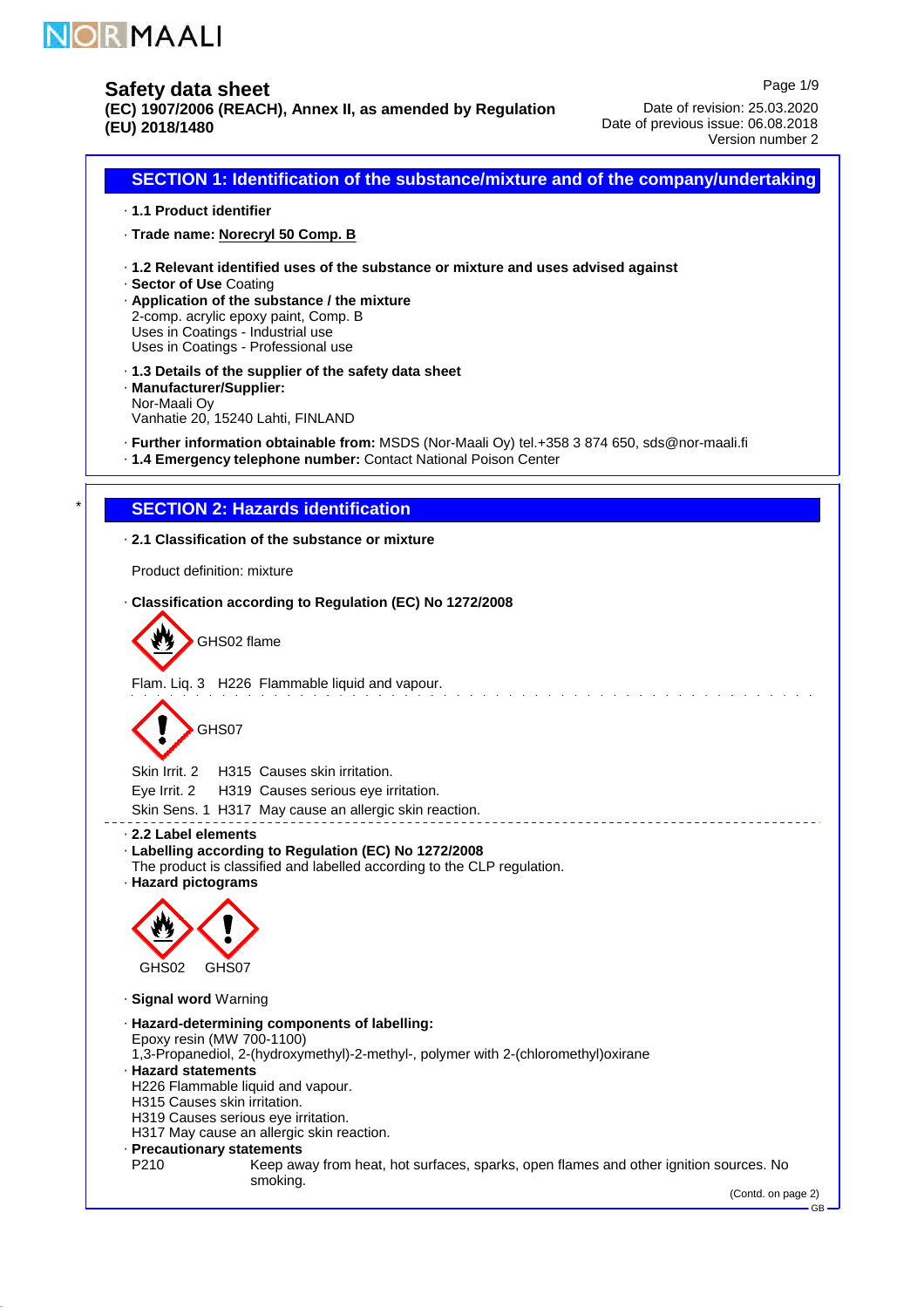

\*

### **Safety data sheet**

**(EC) 1907/2006 (REACH), Annex II, as amended by Regulation (EU) 2018/1480**

Page 2/9

Date of revision: 25.03.2020 Date of previous issue: 06.08.2018 Version number 2

#### **Trade name: Norecryl 50 Comp. B**

(Contd. of page 1)

- **2.3 Other hazards** · P280 Wear protective gloves/protective clothing/eye protection/face protection. P305+P351+P338 IF IN EYES: Rinse cautiously with water for several minutes. Remove contact lenses, if present and easy to do. Continue rinsing. P333+P313 If skin irritation or rash occurs: Get medical advice/attention.<br>P403+P233 Store in a well-ventilated place. Keep container tightly closed Store in a well-ventilated place. Keep container tightly closed.
- **Results of PBT and vPvB assessment** ·
- · PBT: Not applicable.
- · vPvB: Not applicable.

### **SECTION 3: Composition/information on ingredients**

- **3.2 Chemical characterisation: Mixtures** ·
- **Description:** · Mixture of substances listed below with nonhazardous additions.

| · Dangerous components:                         |                                                                                                                                                             |            |
|-------------------------------------------------|-------------------------------------------------------------------------------------------------------------------------------------------------------------|------------|
| CAS: 25036-25-3                                 | Epoxy resin (MW 700-1100)                                                                                                                                   | $50 - 75%$ |
| EC number: 607-500-3                            | Skin Irrit. 2, H315; Eye Irrit. 2, H319; Skin Sens. 1, H317                                                                                                 |            |
| CAS: 68460-21-9<br>EC number: 688-271-7         | 1,3-Propanediol, 2-(hydroxymethyl)-2-methyl-, polymer with 2-<br>(chloromethyl) oxirane                                                                     | $10 - 25%$ |
|                                                 | Skin Irrit. 2, H315; Eye Irrit. 2, H319; Skin Sens. 1, H317; Aquatic<br>Chronic 3, H412                                                                     |            |
| CAS: 1330-20-7                                  | xylene                                                                                                                                                      | $10 - 25%$ |
| EINECS: 215-535-7<br>Reg.nr.: 01-2119488216-32- | Flam. Lig. 3, H226; Acute Tox. 4, H312; Acute Tox. 4, H332; Skin<br>Irrit. 2, H315                                                                          |            |
| CAS: 100-41-4                                   | ethylbenzene                                                                                                                                                | $\leq 8\%$ |
| EINECS: 202-849-4<br>Reg.nr.: 01-2119489370-35- | Flam. Liq. 2, H225; STOT RE 2, H373; Asp. Tox. 1, H304; Acute Tox.<br>4, H332                                                                               |            |
| CAS: 108-88-3                                   | toluene                                                                                                                                                     | $< 0.3\%$  |
|                                                 | EINECS: 203-625-9   Flam. Liq. 2, H225; Repr. 2, H361d; STOT RE 2, H373; Asp. Tox. 1, Reg.nr.: 01-2119471310-51- H304; Skin Irrit. 2, H315; STOT SE 3, H336 |            |
|                                                 | . Additional information: For the wording of the listed hazard phrases refer to section 16.                                                                 |            |

### **SECTION 4: First aid measures**

- **4.1 Description of first aid measures** ·
- **General information:** ·
- **After inhalation:** · Never give anything by mouth or induce vomiting to an unconscious person or a person who has convulsions.

Remove person exposed to excessive solvent concentrations to fresh air, keep patient warm and at rest. If breathing is irregular, call national emergency number, if needed start giving artificial respiration and seek medical advice.

**After skin contact:** ·

Remove contaminated clothing and shoes. Wash skin thoroughly with soap and water or use recognised skin cleanser. Do NOT use solvents or thinners.

**After eye contact:** ·

Check for and remove any contact lenses. Immediately flush eyes with running water for at least 15 minutes, keeping eyelids open.

**After swallowing:** ·

If swallowed, seek medical advice immediately and show the container or label. Keep person warm and at rest. Do not induce vomiting.

- **4.2 Most important symptoms and effects, both acute and delayed** · No further relevant information available.
- **Information for doctor:** · Treatment according to symptoms.
- **4.3 Indication of any immediate medical attention and special treatment needed** · No further relevant information available.

(Contd. on page 3)

GB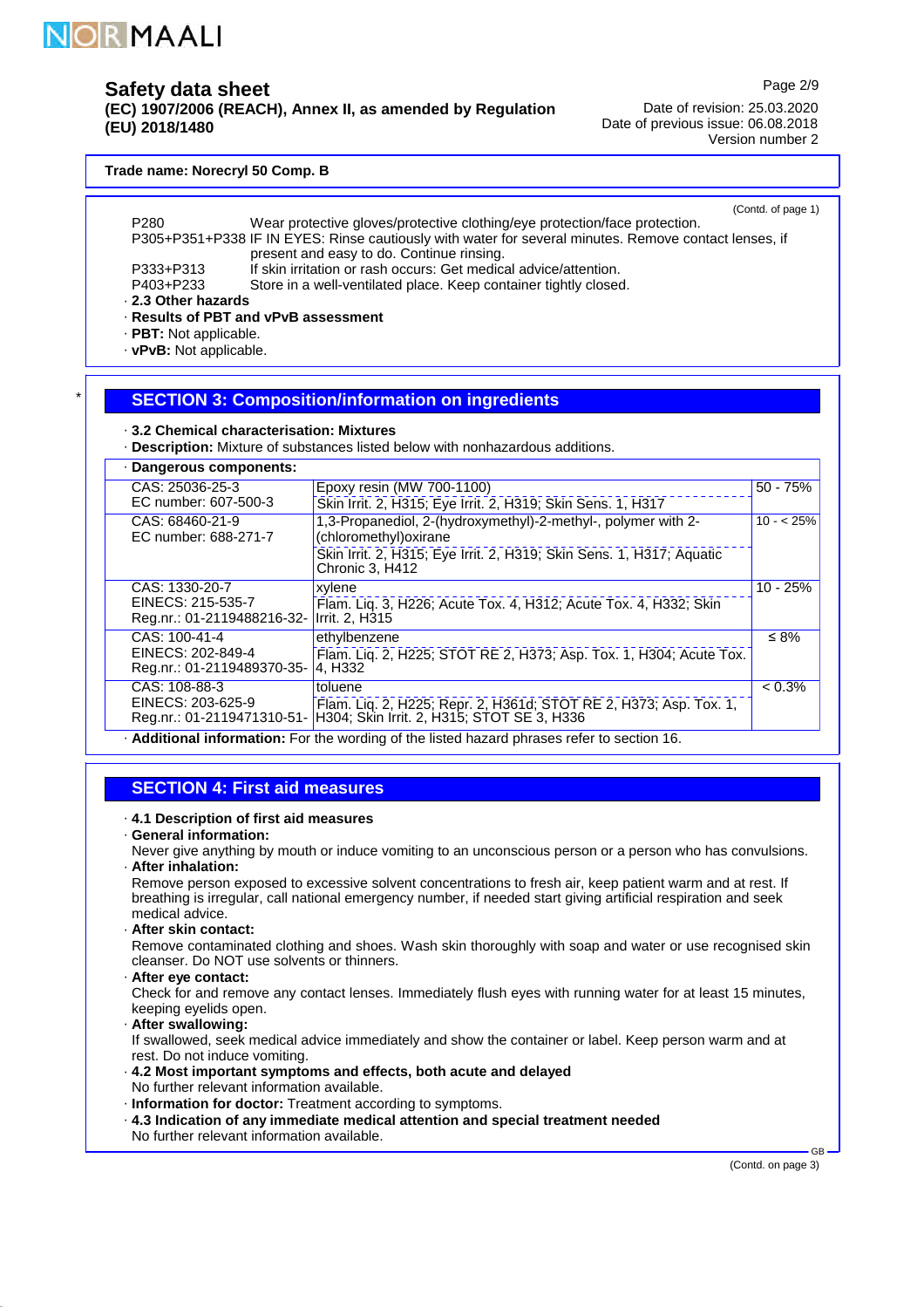

**(EC) 1907/2006 (REACH), Annex II, as amended by Regulation (EU) 2018/1480**

Date of revision: 25.03.2020 Date of previous issue: 06.08.2018 Version number 2

**Trade name: Norecryl 50 Comp. B**

(Contd. of page 2)

Page 3/9

### **SECTION 5: Firefighting measures**

**5.1 Extinguishing media** ·

**Suitable extinguishing agents:** · Alcohol resistant foam, CO₂, powders, water spray.

- **For safety reasons unsuitable extinguishing agents:** · Water with full jet
- **5.2 Special hazards arising from the substance or mixture** · No further relevant information available. **5.3 Advice for firefighters** ·

Evacuate people from danger area and deny access to area. Remove containers from danger area and try to cool containers which cannot be removed safely.

**Protective equipment:** · Compressed air respirator and protective clothing.

### **SECTION 6: Accidental release measures**

**6.1 Personal precautions, protective equipment and emergency procedures** ·

**6.2 Environmental precautions:** · No flares, smoking or flames in hazard area. Avoid breathing vapour or mist. Provide adequate ventilation. Wear appropriate respirator when ventilation is inadequate. Put on appropriate personal protective equipment.

- Avoid dispersal of spilt material and runoff and contact with soil, waterways, drains and sewers. Inform the relevant authorities if the product has caused environmental pollution (sewers, waterways, soil or air).
- **6.3 Methods and material for containment and cleaning up:** · Absorb liquid components with liquid-binding material (sand, peat or other absorbent material). Ensure adequate ventilation.
- **6.4 Reference to other sections** · See Section 7 for information on safe handling.
- See Section 8 for information on personal protection equipment.

See Section 13 for disposal information.

# **SECTION 7: Handling and storage**

**7.1 Precautions for safe handling** ·

Vapours are heavier than air and may spread along floors. Vapours may form explosive mixtures with air. Prevent the creation of flammable or explosive concentrations of vapours in air and avoid vapour concentrations higher than the occupational exposure limits. In addition, the product should only be used in areas from which all naked lights and other sources of ignition have been excluded. Electrical equipment should be protected to the appropriate standard. To dissipate static electricity during transfer, earth drum and connect to receiving container with bonding strap. Operators should wear antistatic footwear and clothing and floors should be of the conducting type. Keep container tightly closed. Keep away from heat, sparks and flame. No sparking tools should be used. Avoid contact with skin and eyes. Avoid the inhalation of dust, particulates, spray or mist arising from the application of this preparation. Avoid inhalation of dust from sanding. Eating, drinking and smoking should be prohibited in areas where this material is handled, stored and processed. Put on appropriate personal protective equipment (see section 8). Never use pressure to empty. Container is not a pressure vessel. Always keep in containers made from the same material as the original one.Comply with the health and safety at work laws.

When operators, whether spraying or not, have to work inside the spray booth, ventilation is unlikely to be sufficient to control particulates and solvent vapour in all cases. In such circumstances they should wear a compressed air-fed respirator during the spraying process and until such time as the particulates and solvent vapour concentration has fallen below the exposure limits.

**Information about fire - and explosion protection:** ·

Vapours are heavier than air and may spread along floors. Vapours may form explosive mixtures with air.

- **7.2 Conditions for safe storage, including any incompatibilities** ·
- **Storage:** ·
- **Requirements to be met by storerooms and receptacles:** ·

Store in accordance with local regulations. Observe label precautions. Store in a dry, cool and well-ventilated area. Keep away from heat and direct sunlight. Keep away from sources of ignition. Keep away from: oxidising agents, strong alkalis, strong acids. No smoking. Prevent unauthorised access. Containers that have been opened must be carefully resealed and kept upright to prevent leakage. Do not empty into drains.

- **Information about storage in one common storage facility:** · Not required.
- **Further information about storage conditions:** · Keep container tightly sealed.

(Contd. on page 4)

GB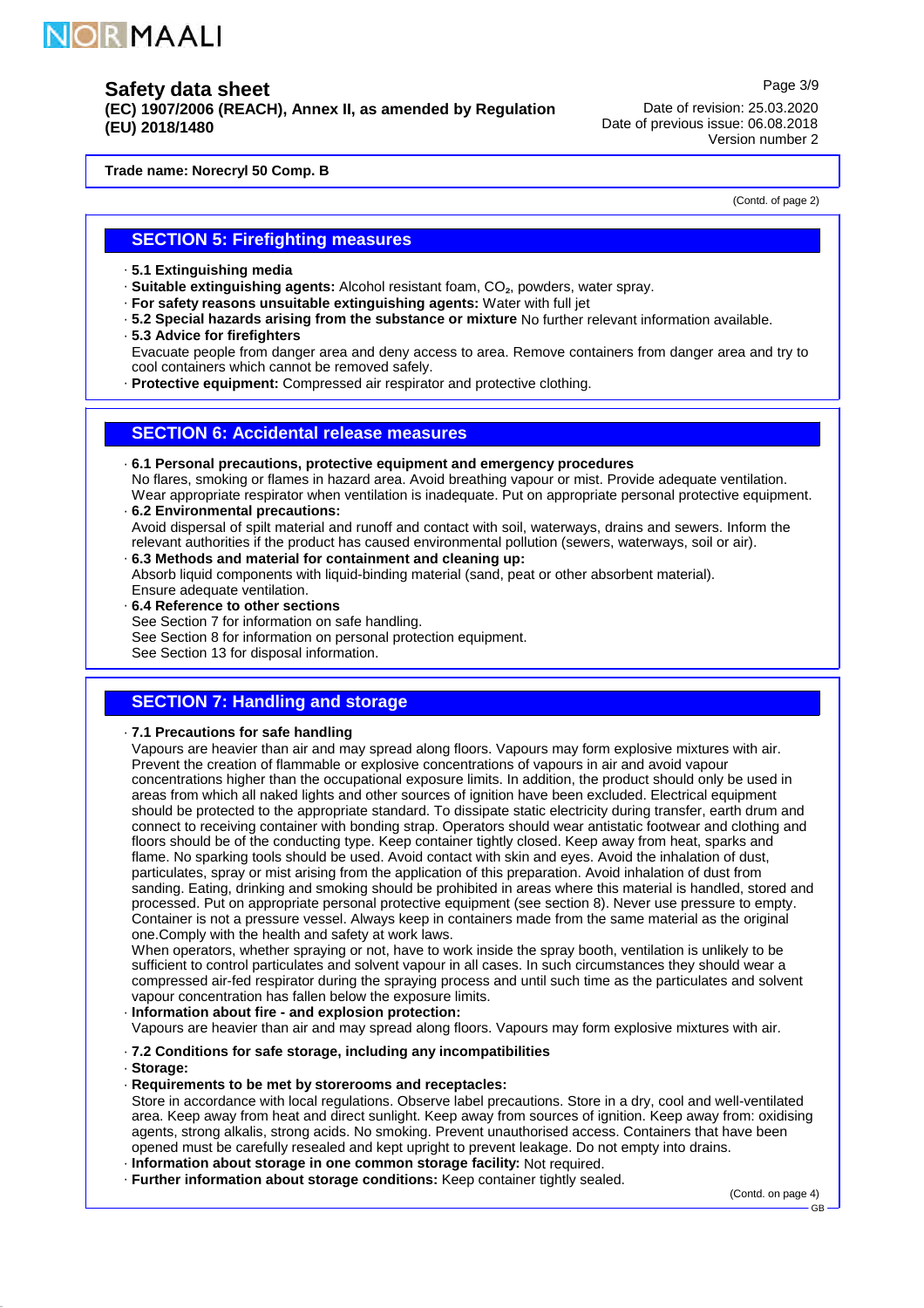

\*

## **Safety data sheet**

**(EC) 1907/2006 (REACH), Annex II, as amended by Regulation (EU) 2018/1480**

Page 4/9 Date of revision: 25.03.2020 Date of previous issue: 06.08.2018 Version number 2

#### **Trade name: Norecryl 50 Comp. B**

(Contd. of page 3)

#### **7.3 Specific end use(s)** · No further relevant information available.

### **SECTION 8: Exposure controls/personal protection**

**Additional information about design of technical facilities:** · No further data; see item 7.

|                                                                           | 8.1 Control parameters                                                                                                             |  |  |  |
|---------------------------------------------------------------------------|------------------------------------------------------------------------------------------------------------------------------------|--|--|--|
| · Ingredients with limit values that require monitoring at the workplace: |                                                                                                                                    |  |  |  |
|                                                                           | 1330-20-7 xylene                                                                                                                   |  |  |  |
|                                                                           | HTP Short-term value: 440 mg/m <sup>3</sup> , 100 ppm<br>Long-term value: 220 mg/m <sup>3</sup> , 50 ppm<br>Sk; BMGV               |  |  |  |
|                                                                           | 100-41-4 ethylbenzene                                                                                                              |  |  |  |
|                                                                           | HTP Short-term value: 880 mg/m <sup>3</sup> , 200 ppm<br>Long-term value: 220 mg/m <sup>3</sup> , 50 ppm<br>Sk: BMGV               |  |  |  |
|                                                                           | 108-88-3 toluene                                                                                                                   |  |  |  |
|                                                                           | HTP Short-term value: 380 mg/m <sup>3</sup> , 100 ppm<br>Long-term value: 81 mg/m <sup>3</sup> , 25 ppm<br>Sk, noise; BMGV         |  |  |  |
|                                                                           | · Ingredients with biological limit values:                                                                                        |  |  |  |
|                                                                           | 1330-20-7 xylene                                                                                                                   |  |  |  |
|                                                                           | BMGV 5.0 mmol/l creatinine<br>Sampling time: post shift<br>Parameter: methyl hippuric acid of urine                                |  |  |  |
|                                                                           | 100-41-4 ethylbenzene                                                                                                              |  |  |  |
|                                                                           | BMGV 5.2 mmol/l creatinine<br>Sampling time: post shift after working week or exposure period<br>Parameter: mandelic acid of urine |  |  |  |
|                                                                           | 108-88-3 toluene                                                                                                                   |  |  |  |
|                                                                           | BMGV 500 nmol/l<br>Sampling time: Morning after working day<br>Parameter: blood's amount of toluene<br>Additional information:     |  |  |  |

**Additional information:** ·

The information is based on the valid lists at the time of manufacture (Finland 538/2018).

**8.2 Exposure controls** ·

- **Personal protective equipment:** ·
- **General protective and hygienic measures:** ·

Provide adequate ventilation. Where reasonably practicable, this should be achieved by the use of local exhaust ventilation and good general extraction. If these are not sufficient to maintain concentrations of particulates and solvent vapours below the HTP, suitable respiratory protection must be worn.

**Respiratory protection:** ·

If ventilation is insufficient or if workers are exposed to concentrations above the exposure limit they must use half- or full mask with gas filter A (brown, organic substances), and when grinding P2 (IIb) -type dust filter. Mask with combined filter (gas & dust) A2-P2 must be used when spraying. In the continuous long-term work it is recommended to use motored air protector or separative protector (fresh air hood or compressed air hood or such).

**Protection of hands:** ·



Protective gloves

**Material of gloves** · Selection of the glove material on consideration of the penetration times, rates of diffusion and the degradation

Wear suitable gloves tested to EN374.

May be used, gloves(breakthrough time) 4 - 8 hours: butyl rubber, nitrile rubber

(Contd. on page 5)

GB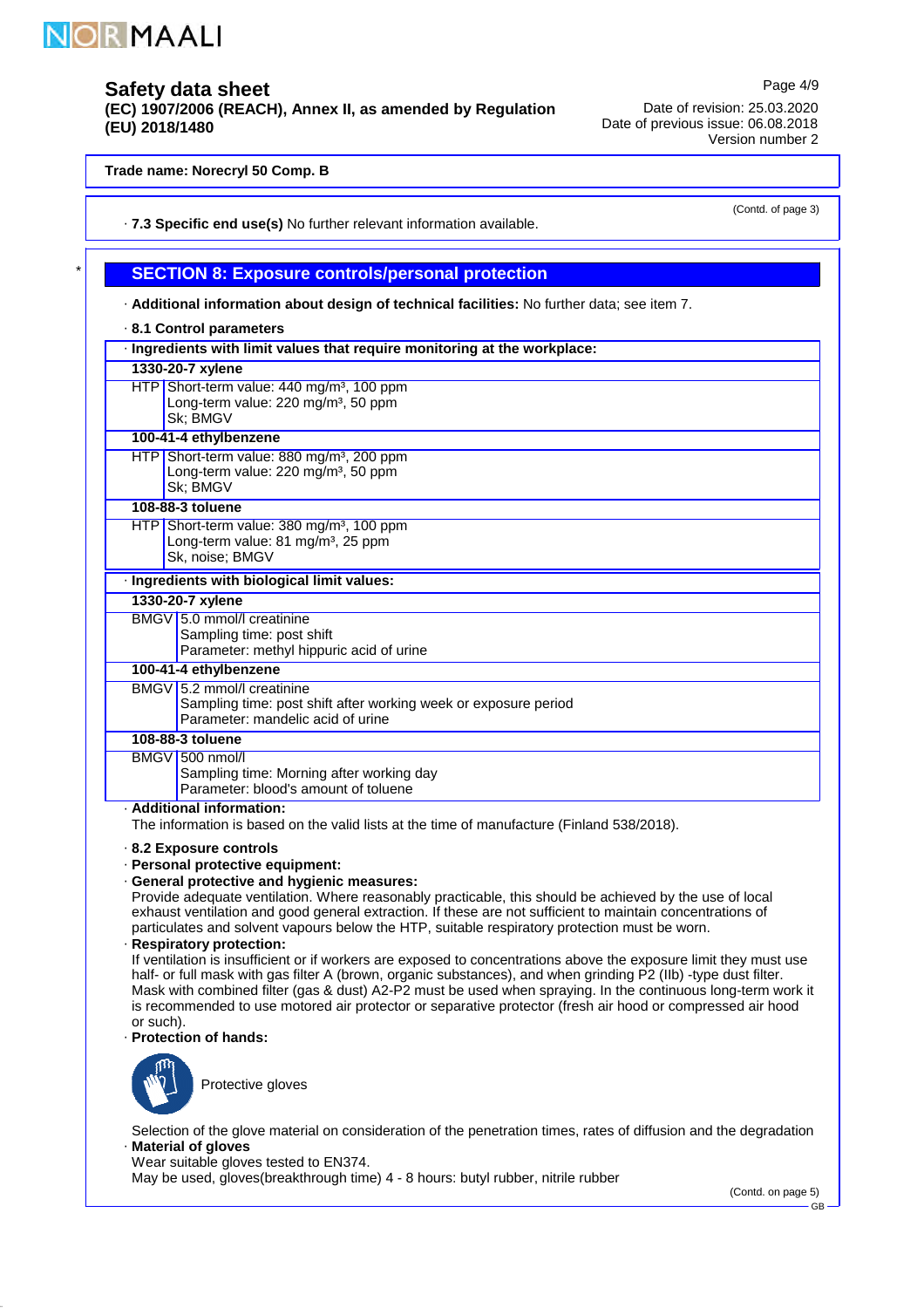

**(EC) 1907/2006 (REACH), Annex II, as amended by Regulation (EU) 2018/1480**

Page 5/9 Date of revision: 25.03.2020 Date of previous issue: 06.08.2018 Version number 2

### **Trade name: Norecryl 50 Comp. B**

(Contd. of page 4)

**Penetration time of glove material** ·

- The exact break through time has to be found out by the manufacturer of the protective gloves and has to be observed.
- **Eye protection:** ·



\*

Tightly sealed goggles

The eye flushing device should be located near the the paint work area.

· Body protection: Protective work clothing

| <b>SECTION 9: Physical and chemical properties</b>                                                               |                                                                                                 |
|------------------------------------------------------------------------------------------------------------------|-------------------------------------------------------------------------------------------------|
| · 9.1 Information on basic physical and chemical properties<br>· General Information                             |                                                                                                 |
| · Appearance:<br>Form:                                                                                           | Fluid                                                                                           |
| Colour:                                                                                                          | Yellowish                                                                                       |
| · Odour:                                                                                                         | Aromatic                                                                                        |
| · Odour threshold:                                                                                               | Not determined.                                                                                 |
| · pH-value:                                                                                                      | Not determined.                                                                                 |
| · Change in condition<br><b>Melting point/freezing point:</b><br>Initial boiling point and boiling range: 136 °C | Undetermined.                                                                                   |
| · Flash point:                                                                                                   | 34 °C                                                                                           |
| · Flammability (solid, gas):                                                                                     | Not applicable.                                                                                 |
| · Ignition temperature:                                                                                          | 430 °C                                                                                          |
| · Decomposition temperature:                                                                                     | Not determined.                                                                                 |
| · Auto-ignition temperature:                                                                                     | Product is not selfigniting.                                                                    |
| · Explosive properties:                                                                                          | Product is not explosive. However, formation of explosive air/<br>vapour mixtures are possible. |
| · Explosion limits:                                                                                              |                                                                                                 |
| Lower:                                                                                                           | 1.1 Vol %                                                                                       |
| Upper:                                                                                                           | 7 Vol %                                                                                         |
| · Vapour pressure at 20 °C:                                                                                      | 6.7 - 8.2 hPa                                                                                   |
| · Density at 20 °C:<br>· Relative density                                                                        | 1.11 $q/cm^3$                                                                                   |
| · Vapour density                                                                                                 | Not determined.<br>Not determined.                                                              |
| · Evaporation rate                                                                                               | Not determined.                                                                                 |
| · Solubility in / Miscibility with<br>water:                                                                     | Not miscible or difficult to mix.                                                               |
| · Partition coefficient: n-octanol/water:                                                                        | Not determined.                                                                                 |
| · Viscosity:<br>Dynamic:<br>Kinematic at 40 °C:                                                                  | Not determined.<br>$> 20.5$ mm <sup>2</sup> /s                                                  |
|                                                                                                                  |                                                                                                 |
| . 9.2 Other information                                                                                          | No further relevant information available.<br><b>GB</b>                                         |

(Contd. on page 6)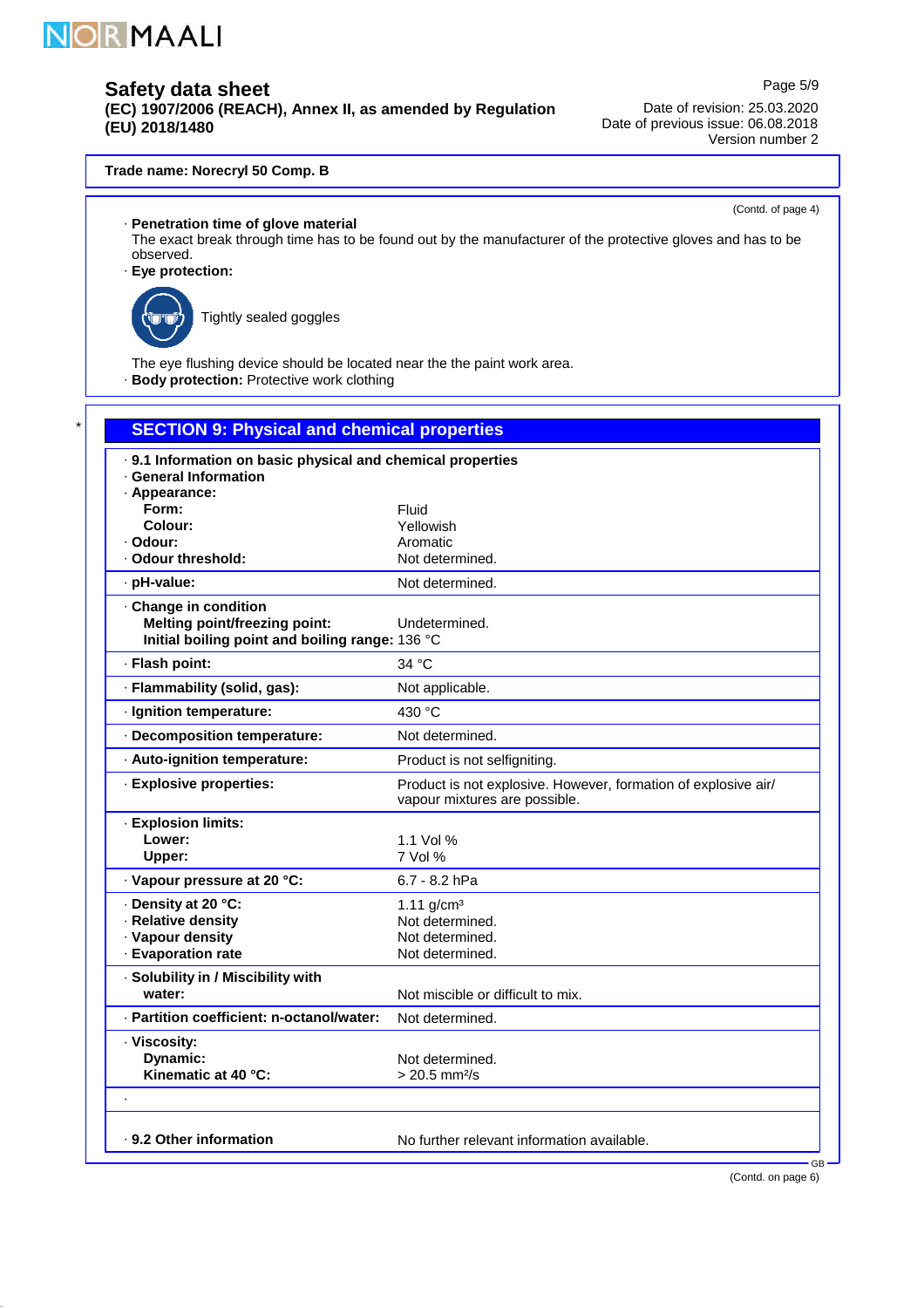

**(EC) 1907/2006 (REACH), Annex II, as amended by Regulation (EU) 2018/1480**

Date of revision: 25.03.2020 Date of previous issue: 06.08.2018 Version number 2

**Trade name: Norecryl 50 Comp. B**

(Contd. of page 5)

Page 6/9

### **SECTION 10: Stability and reactivity**

**10.1 Reactivity** No specific test data related to reactivity available for this product or its ingredients.

- **10.2 Chemical stability** ·
- **Thermal decomposition / conditions to be avoided:** · No decomposition if used according to specifications.
- **10.3 Possibility of hazardous reactions** ·
- Under normal conditions of storage and use, hazardous decomposition products should not be produced.
- **10.4 Conditions to avoid** No further relevant information available.
- **10.5 Incompatible materials:** · No further relevant information available. **10.6 Hazardous decomposition products:** ·

Under normal conditions of storage and use, hazardous decomposition products should not be produced.

### **SECTION 11: Toxicological information**

**11.1 Information on toxicological effects** ·

 $\cdot$  Acute toxicity Based on available data, the classification criteria are not met.

| · LD/LC50 values relevant for classification:                                                                               |                       |                                                                                                                                                                                                                                                                                                                                                                                                                                                                                                                                                                                                                                                                                                                                                                                                                                                                                                                                                                                                                                                                                                                                                                                                                                                                                                                                                                                                                                                                                                                                                                                                                                                                                                                                                                                                                                                   |  |
|-----------------------------------------------------------------------------------------------------------------------------|-----------------------|---------------------------------------------------------------------------------------------------------------------------------------------------------------------------------------------------------------------------------------------------------------------------------------------------------------------------------------------------------------------------------------------------------------------------------------------------------------------------------------------------------------------------------------------------------------------------------------------------------------------------------------------------------------------------------------------------------------------------------------------------------------------------------------------------------------------------------------------------------------------------------------------------------------------------------------------------------------------------------------------------------------------------------------------------------------------------------------------------------------------------------------------------------------------------------------------------------------------------------------------------------------------------------------------------------------------------------------------------------------------------------------------------------------------------------------------------------------------------------------------------------------------------------------------------------------------------------------------------------------------------------------------------------------------------------------------------------------------------------------------------------------------------------------------------------------------------------------------------|--|
| 1330-20-7 xylene                                                                                                            |                       |                                                                                                                                                                                                                                                                                                                                                                                                                                                                                                                                                                                                                                                                                                                                                                                                                                                                                                                                                                                                                                                                                                                                                                                                                                                                                                                                                                                                                                                                                                                                                                                                                                                                                                                                                                                                                                                   |  |
| Oral                                                                                                                        | LD50                  | 4,300 mg/kg (rat)                                                                                                                                                                                                                                                                                                                                                                                                                                                                                                                                                                                                                                                                                                                                                                                                                                                                                                                                                                                                                                                                                                                                                                                                                                                                                                                                                                                                                                                                                                                                                                                                                                                                                                                                                                                                                                 |  |
| Dermal                                                                                                                      | LD50                  | 3,200 mg/kg (rabbit)                                                                                                                                                                                                                                                                                                                                                                                                                                                                                                                                                                                                                                                                                                                                                                                                                                                                                                                                                                                                                                                                                                                                                                                                                                                                                                                                                                                                                                                                                                                                                                                                                                                                                                                                                                                                                              |  |
|                                                                                                                             |                       | Inhalative $LC50/4 h$ 21.7 mg/l (rat)                                                                                                                                                                                                                                                                                                                                                                                                                                                                                                                                                                                                                                                                                                                                                                                                                                                                                                                                                                                                                                                                                                                                                                                                                                                                                                                                                                                                                                                                                                                                                                                                                                                                                                                                                                                                             |  |
|                                                                                                                             | 100-41-4 ethylbenzene |                                                                                                                                                                                                                                                                                                                                                                                                                                                                                                                                                                                                                                                                                                                                                                                                                                                                                                                                                                                                                                                                                                                                                                                                                                                                                                                                                                                                                                                                                                                                                                                                                                                                                                                                                                                                                                                   |  |
| Oral                                                                                                                        | <b>LD50</b>           | 3,500 mg/kg (rat)                                                                                                                                                                                                                                                                                                                                                                                                                                                                                                                                                                                                                                                                                                                                                                                                                                                                                                                                                                                                                                                                                                                                                                                                                                                                                                                                                                                                                                                                                                                                                                                                                                                                                                                                                                                                                                 |  |
| Dermal                                                                                                                      | LD50                  | 17,800 mg/kg (rabbit)                                                                                                                                                                                                                                                                                                                                                                                                                                                                                                                                                                                                                                                                                                                                                                                                                                                                                                                                                                                                                                                                                                                                                                                                                                                                                                                                                                                                                                                                                                                                                                                                                                                                                                                                                                                                                             |  |
| Inhalative LC50/4 h                                                                                                         |                       | $4,000$ mg/l (rabbit)                                                                                                                                                                                                                                                                                                                                                                                                                                                                                                                                                                                                                                                                                                                                                                                                                                                                                                                                                                                                                                                                                                                                                                                                                                                                                                                                                                                                                                                                                                                                                                                                                                                                                                                                                                                                                             |  |
| 108-88-3 toluene                                                                                                            |                       |                                                                                                                                                                                                                                                                                                                                                                                                                                                                                                                                                                                                                                                                                                                                                                                                                                                                                                                                                                                                                                                                                                                                                                                                                                                                                                                                                                                                                                                                                                                                                                                                                                                                                                                                                                                                                                                   |  |
| Oral                                                                                                                        | LD50                  | 5,000 mg/kg (rat)                                                                                                                                                                                                                                                                                                                                                                                                                                                                                                                                                                                                                                                                                                                                                                                                                                                                                                                                                                                                                                                                                                                                                                                                                                                                                                                                                                                                                                                                                                                                                                                                                                                                                                                                                                                                                                 |  |
| Dermal                                                                                                                      | LD50                  | 12,124 mg/kg (rabbit)                                                                                                                                                                                                                                                                                                                                                                                                                                                                                                                                                                                                                                                                                                                                                                                                                                                                                                                                                                                                                                                                                                                                                                                                                                                                                                                                                                                                                                                                                                                                                                                                                                                                                                                                                                                                                             |  |
|                                                                                                                             |                       | Inhalative $ LC50/4 h 5,320 mg/l$ (mouse)                                                                                                                                                                                                                                                                                                                                                                                                                                                                                                                                                                                                                                                                                                                                                                                                                                                                                                                                                                                                                                                                                                                                                                                                                                                                                                                                                                                                                                                                                                                                                                                                                                                                                                                                                                                                         |  |
| · Skin corrosion/irritation<br>Causes skin irritation.<br>· Serious eye damage/irritation<br>Causes serious eye irritation. |                       | · Respiratory or skin sensitisation<br>May cause an allergic skin reaction.<br>· Other information (about experimental toxicology):<br>Exposure to component solvent vapour concentrations in excess of the stated occupational exposure limit may<br>result in adverse health effects such as mucous membrane and respiratory system irritation and adverse<br>effects on the kidneys, liver and central nervous system. Solvents may cause some of the above effects by<br>absorption through the skin. Symptoms and signs include headache, dizziness, fatigue, muscular weakness,<br>drowsiness and, in extreme cases, loss of consciousness. Repeated or prolonged contact with the preparation<br>may cause removal of natural fat from the skin, resulting in non-allergic contact dermatitis and absorption<br>through the skin. If splashed in the eyes, the liquid may cause irritation and reversible damage. Swallowing<br>may cause nausea, diarrhea, vomiting, gastro-intestinal irritation and chemical pneumonia.<br>CMR effects (carcinogenity, mutagenicity and toxicity for reproduction)<br>Ethylbenzene may cause cancer to humans (carcinogenic, group 2B, IARC), but information available is<br>insufficient for satisfactory estimate.<br>· Germ cell mutagenicity Based on available data, the classification criteria are not met.<br>. Carcinogenicity Based on available data, the classification criteria are not met.<br>. Reproductive toxicity Based on available data, the classification criteria are not met.<br>· STOT-single exposure Based on available data, the classification criteria are not met.<br>· STOT-repeated exposure Based on available data, the classification criteria are not met.<br>. Aspiration hazard Based on available data, the classification criteria are not met.<br><b>GB</b> |  |

(Contd. on page 7)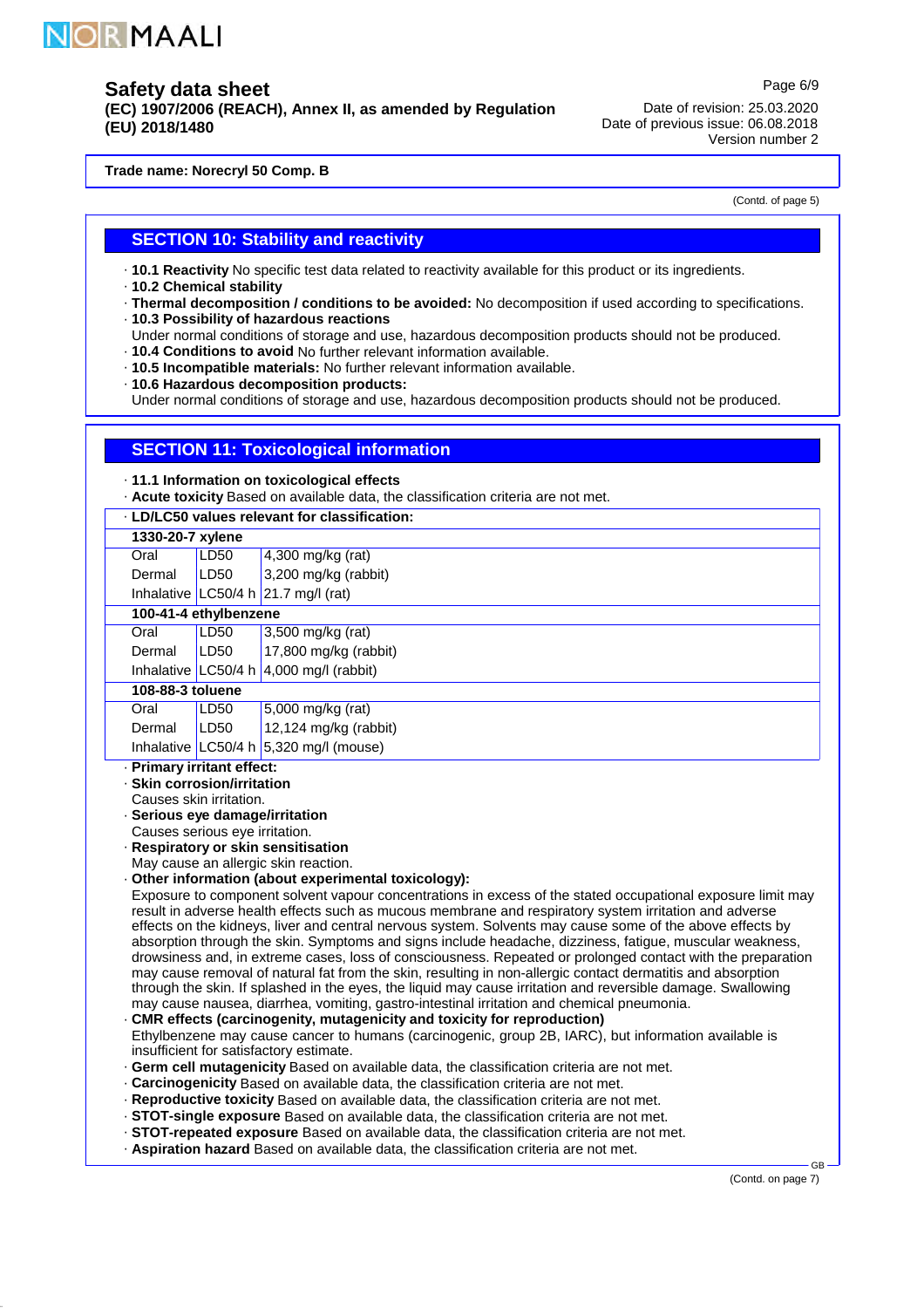

**(EC) 1907/2006 (REACH), Annex II, as amended by Regulation (EU) 2018/1480**

Date of revision: 25.03.2020 Date of previous issue: 06.08.2018 Version number 2

**Trade name: Norecryl 50 Comp. B**

(Contd. of page 6)

Page 7/9

|                         | <b>SECTION 12: Ecological information</b>                                                                      |  |  |  |
|-------------------------|----------------------------------------------------------------------------------------------------------------|--|--|--|
| $\cdot$ 12.1 Toxicity   |                                                                                                                |  |  |  |
| · Aquatic toxicity:     |                                                                                                                |  |  |  |
| 1330-20-7 xylene        |                                                                                                                |  |  |  |
|                         | 48-h EC50 165 mg/L (Daphnia magna)                                                                             |  |  |  |
|                         | 96-h LC50 26.7 mg/L (Pimephales promelas)                                                                      |  |  |  |
|                         | 48-h LC50 86 mg/L (Leucuscus idus melanotus)                                                                   |  |  |  |
|                         |                                                                                                                |  |  |  |
|                         | 100-41-4 ethylbenzene<br>48-h EC50 7.2 mg/L (Daphnia magna)                                                    |  |  |  |
|                         | 96-h LC50 4.2 mg/L (Oncorhynchus mykiss)                                                                       |  |  |  |
| 108-88-3 toluene        |                                                                                                                |  |  |  |
|                         | 96-h LC50 5.8 mg/L (Oncorhynchus mykiss)                                                                       |  |  |  |
|                         | 48-h LC50 3.78 mg/L (Ceriodaphnia dubia)                                                                       |  |  |  |
|                         | · 12.2 Persistence and degradability                                                                           |  |  |  |
|                         |                                                                                                                |  |  |  |
|                         | Biodegradability:<br>Xylene: readily                                                                           |  |  |  |
| Ethylbenzene: readily   |                                                                                                                |  |  |  |
| Toluene: readily        |                                                                                                                |  |  |  |
|                         | · 12.3 Bioaccumulative potential                                                                               |  |  |  |
|                         | $X$ ylene: LogPow = 3,12 (low)                                                                                 |  |  |  |
|                         | Ethylbenzene: LogPow = 3,15 (low)                                                                              |  |  |  |
|                         | Toluene: $LogPow = 2,73$ (low)<br>. 12.4 Mobility in soil No further relevant information available.           |  |  |  |
|                         | .12.5 Results of PBT and vPvB assessment                                                                       |  |  |  |
| · PBT: Not applicable.  |                                                                                                                |  |  |  |
| · vPvB: Not applicable. |                                                                                                                |  |  |  |
|                         | · 12.6 Other adverse effects No further relevant information available.                                        |  |  |  |
|                         |                                                                                                                |  |  |  |
|                         |                                                                                                                |  |  |  |
|                         | <b>SECTION 13: Disposal considerations</b>                                                                     |  |  |  |
|                         | ⋅ 13.1 Waste treatment methods                                                                                 |  |  |  |
| · Recommendation        |                                                                                                                |  |  |  |
|                         | Do not allow to enter drains or watercourses. Material and/or container must be disposed of as hazardous       |  |  |  |
| waste.                  |                                                                                                                |  |  |  |
|                         | · European waste catalogue                                                                                     |  |  |  |
|                         | 08 01 11* waste paint and varnish containing organic solvents or other hazardous substances                    |  |  |  |
|                         |                                                                                                                |  |  |  |
| · Uncleaned packaging:  |                                                                                                                |  |  |  |
| $\cdot$ Recommendation: | Empty, dry paint containers (hole made to the bottom) should be taken to collection centres for metallic paint |  |  |  |
|                         | packages. If this collecting/recycling centre doesn't exist, containers can be taken to a local dump pit. For  |  |  |  |
|                         | more information contact your local waste disposal authorities or paint deliverer.                             |  |  |  |
|                         |                                                                                                                |  |  |  |
|                         |                                                                                                                |  |  |  |
|                         | <b>SECTION 14: Transport information</b>                                                                       |  |  |  |
|                         |                                                                                                                |  |  |  |
| . 14.1 UN-Number        |                                                                                                                |  |  |  |
| · ADR, IMDG, IATA       | <b>UN1263</b>                                                                                                  |  |  |  |
|                         | · 14.2 UN proper shipping name                                                                                 |  |  |  |
| · ADR, IMDG, IATA       | <b>PAINT</b>                                                                                                   |  |  |  |

(Contd. on page 8) GB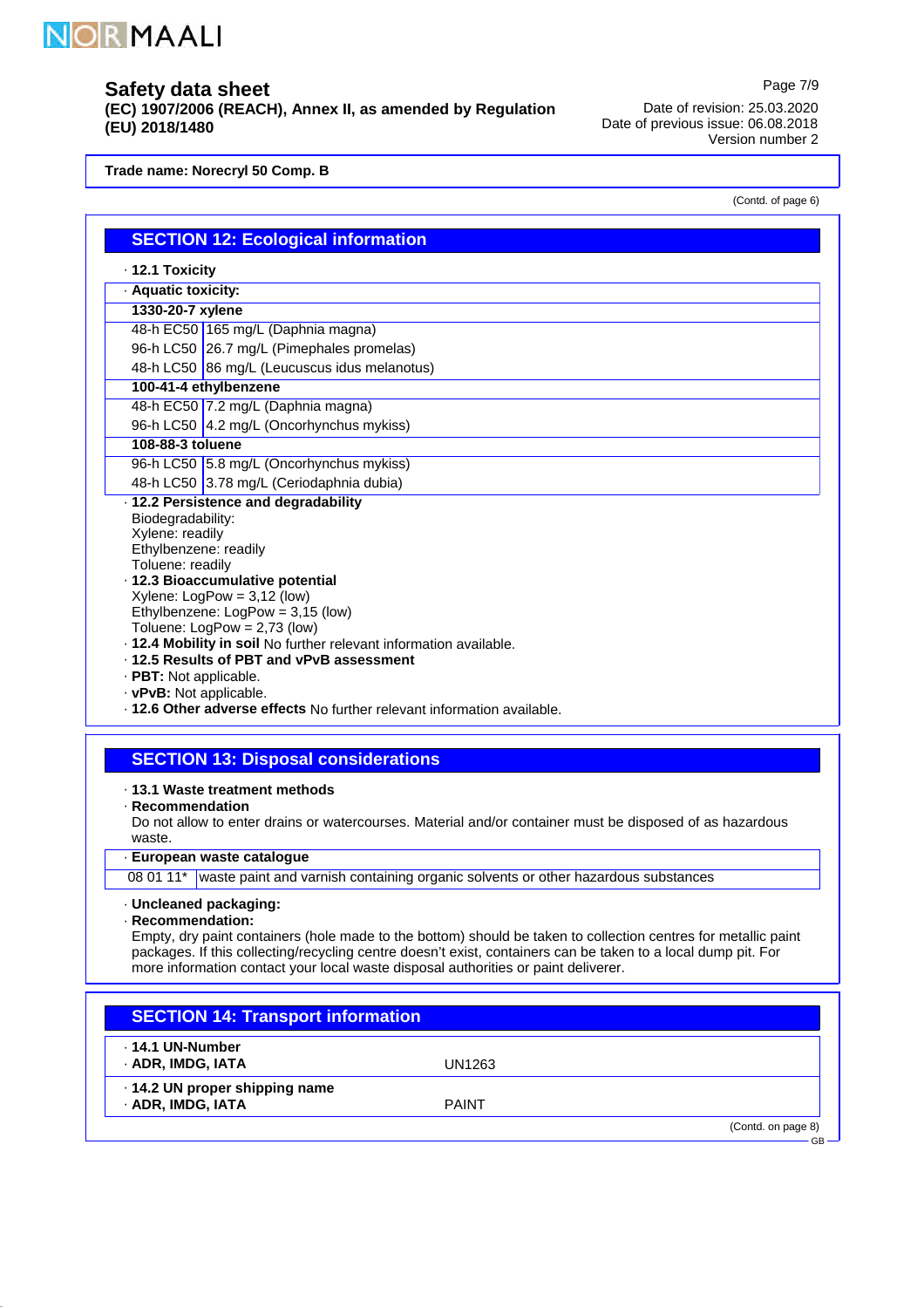

**(EC) 1907/2006 (REACH), Annex II, as amended by Regulation (EU) 2018/1480**

Date of revision: 25.03.2020 Date of previous issue: 06.08.2018 Version number 2

Page 8/9

**Trade name: Norecryl 50 Comp. B**

|                                                   | (Contd. of page 7)          |
|---------------------------------------------------|-----------------------------|
| · 14.3 Transport hazard class(es)                 |                             |
| · ADR, IMDG, IATA                                 |                             |
|                                                   |                             |
| · Class                                           | 3 Flammable liquids.        |
| ⋅ 14.4 Packing group                              |                             |
| · ADR, IMDG, IATA                                 | III                         |
| · 14.5 Environmental hazards:                     | Not applicable.             |
| 14.6 Special precautions for user                 | Warning: Flammable liquids. |
| · 14.7 Transport in bulk according to Annex II of |                             |
| <b>Marpol and the IBC Code</b>                    | Not applicable.             |
| · Transport/Additional information:               |                             |
| $·$ ADR                                           |                             |
| · Limited quantities (LQ)                         | 5L                          |
| · Transport category                              | 3                           |
| · Tunnel restriction code                         | D/E                         |
| · IMDG                                            | EMS number: F-E, S-E        |
| · Limited quantities (LQ)                         | 5L                          |
| · UN "Model Regulation":                          | UN 1263 PAINT, 3, III       |

### **SECTION 15: Regulatory information**

**15.1 Safety, health and environmental regulations/legislation specific for the substance or mixture** ·

- **Directive 2012/18/EU** ·
- **Named dangerous substances - ANNEX I** · None of the ingredients is listed.
- **Seveso category** ·
- FLAMMABLE LIQUIDS
- P5c FLAMMABLE LIQUIDS
- **Qualifying quantity (tonnes) for the application of lower-tier requirements** · 5,000 t
- **Qualifying quantity (tonnes) for the application of upper-tier requirements** · 50,000 t
- **REGULATION (EC) No 1907/2006 ANNEX XVII** · Conditions of restriction: 3
- **15.2 Chemical safety assessment:** A Chemical Safety Assessment has not been carried out.

### **SECTION 16: Other information**

This information is based on our present knowledge. However, this shall not constitute a guarantee for any specific product features and shall not establish a legally valid contractual relationship.

#### **Relevant phrases** ·

- H225 Highly flammable liquid and vapour.
- H226 Flammable liquid and vapour.
- H304 May be fatal if swallowed and enters airways.
- H312 Harmful in contact with skin.
- H315 Causes skin irritation.
- H317 May cause an allergic skin reaction.
- H319 Causes serious eye irritation.
- H332 Harmful if inhaled.
- H336 May cause drowsiness or dizziness.
- H361d Suspected of damaging the unborn child.
- H373 May cause damage to the hearing organs through prolonged or repeated exposure. H412 Harmful to aquatic life with long lasting effects.
	-

(Contd. on page 9) GB